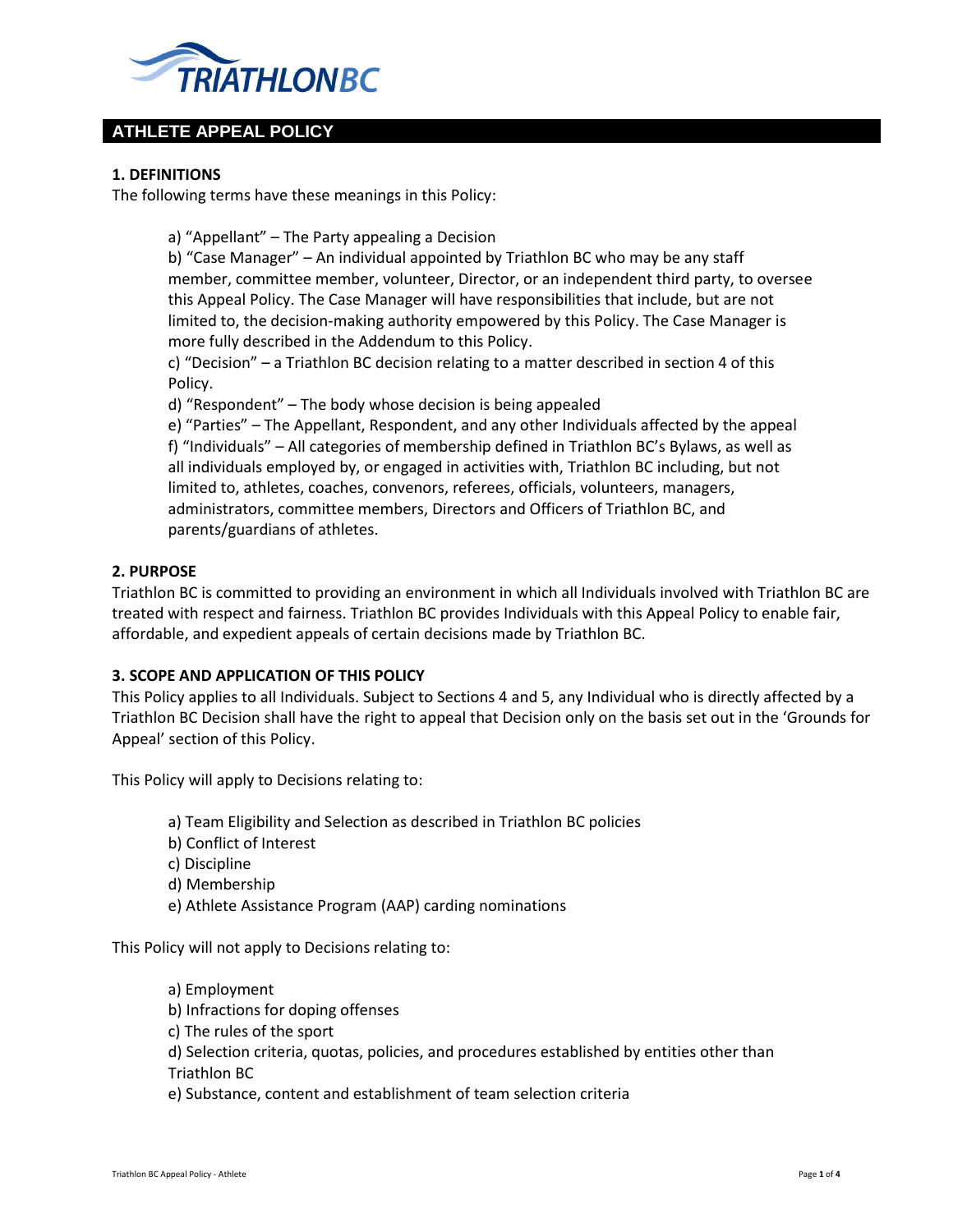

f) Volunteer/coach appointments and the withdrawal or termination of those appointments g) Budgeting and budget implementation

h) Triathlon BC's operational structure and committee appointments

i) The business, activities, or events organized by entities other than Triathlon BC (appeals of these decisions shall be dealt with pursuant to the policies of those other entities unless requested and accepted by Triathlon BC at its sole discretion)

j) Commercial matters for which another appeals process exists under a contract or applicable law

### **4. TIMING OF APPEAL**

Individuals who wish to appeal a Decision have seven (7) days from the date on which they received notice of the Decision to submit, in writing to Triathlon BC, the following:

a) Notice of the intention to appeal

- b) Contact information and status of the Appellant
- c) Name of the respondent and any affected parties, when known to the Appellant
- d) Date the appellant was advised of the Decision being appealed

e) A copy of the Decision being appealed, or description of Decision if the Decision was not rendered in writing

f) Grounds for the appeal

- g) Detailed reasons for the appeal
- h) All evidence that supports these grounds
- i) Relief sought

An Individual who wishes to initiate an appeal beyond the seven (7) day period must provide a written request stating the reasons for an extension of the time to initiate an appeal. The decision to allow, or not allow, the commencement of an appeal outside of the seven (7) day period will be at the sole discretion of the Case Manager and may not be appealed.

#### **5. GROUNDS FOR APPEAL**

The grounds for initiating the Appeal of a Decision are limited to the following: The Respondent:

- a) Made the Decision outside the scope of its authority or jurisdiction;
- b) Failed to follow applicable procedures in making the Decision;
- c) Was biased in making the Decision; or
- d) Exercised its discretion for an improper purpose.

A Decision cannot be appealed simply because an individual does not like or agree with it.

The Appellant bears the onus of proof on the appeal and must demonstrate, on a balance of probabilities, that the Respondent has made a procedural error as described in the 'Grounds for Appeal' section of this Policy.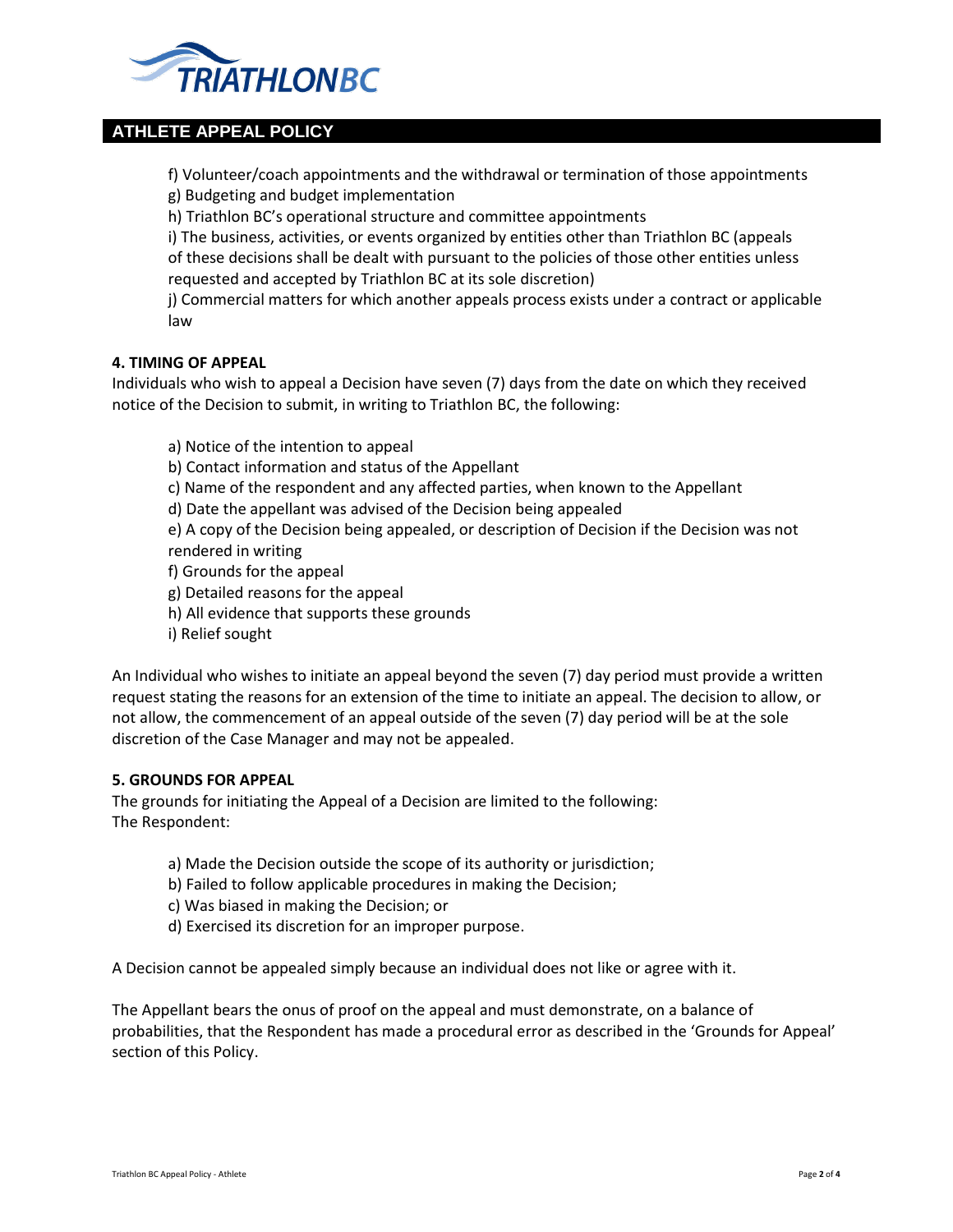

## **6. SCREENING OF APPEAL**

Upon receiving the required documents and fees described in Section 6, by way of personal delivery, email, fax or mail, Triathlon BC will appoint a Case Manager, who shall have the following responsibilities:

- a) Determine if the appeal falls under the scope of this Policy
- b) Determine if the appeal was submitted in a timely manner
- c) Decide whether there are sufficient grounds for the appeal
- d) Consider the use of the mediation to resolve the appeal

If the appeal is denied, the Appellant will be notified in writing of the reasons for this decision. This decision may not be appealed. If the Appellant(s) believe(s) the Case Manager has made an error in denying the right to appeal, the matter may be referred to arbitration or mediation administered under the Canadian Sport Dispute Resolution Code, as amended from time to time.

If the Case Manager determines that the Appeal may proceed, the Case Manager may propose mediation. If the Appeal is not resolved, or if the Parties refuse to use mediation, the Case Manager will appoint an Appeals Panel which shall consist of a single Arbitrator, to hear the appeal. At the discretion of the Case Manager, a Panel of three persons may be appointed to hear the appeal. In this event, the Case Manager will appoint one of the Panel members to serve as the Chair.

#### **7. PROCEDURE FOR APPEAL HEARING**

The Case Manager shall notify the Parties that the Appeal will be heard. The Case Manager shall then decide the format under which the Appeal will be heard. This decision is at the sole discretion of the Case Manager and may not be appealed.

If a Party chooses not to participate in the hearing of the Appeal, the hearing will proceed in any event. The format of the hearing may involve an oral in-person hearing, an oral hearing by telephone or other electronic means, a hearing based on a review of documentary evidence submitted in advance of the hearing, or a combination of these methods. The hearing will be governed by the procedures that the

Case Manager and the Panel deem appropriate in the circumstances, provided that:

a) The hearing will be held within a timeline determined by the Case Manager

b) The Parties will be given reasonable notice of the day, time and place of the hearing

c) Copies of any written documents which the parties wish to have the Panel consider will be provided to all Parties in advance of the hearing

d) The Parties may be accompanied by a representative, advisor, or legal counsel at their own expense

e) The Panel may request that any other individual participate and give evidence at the hearing f) The Panel may allow as evidence at the hearing it considers appropriate.

g) If a Decision being appealed may affect another party to the extent that the other party would have recourse to an appeal in their own right under this Policy, that party will become a party to the appeal in question and will be bound by its outcome